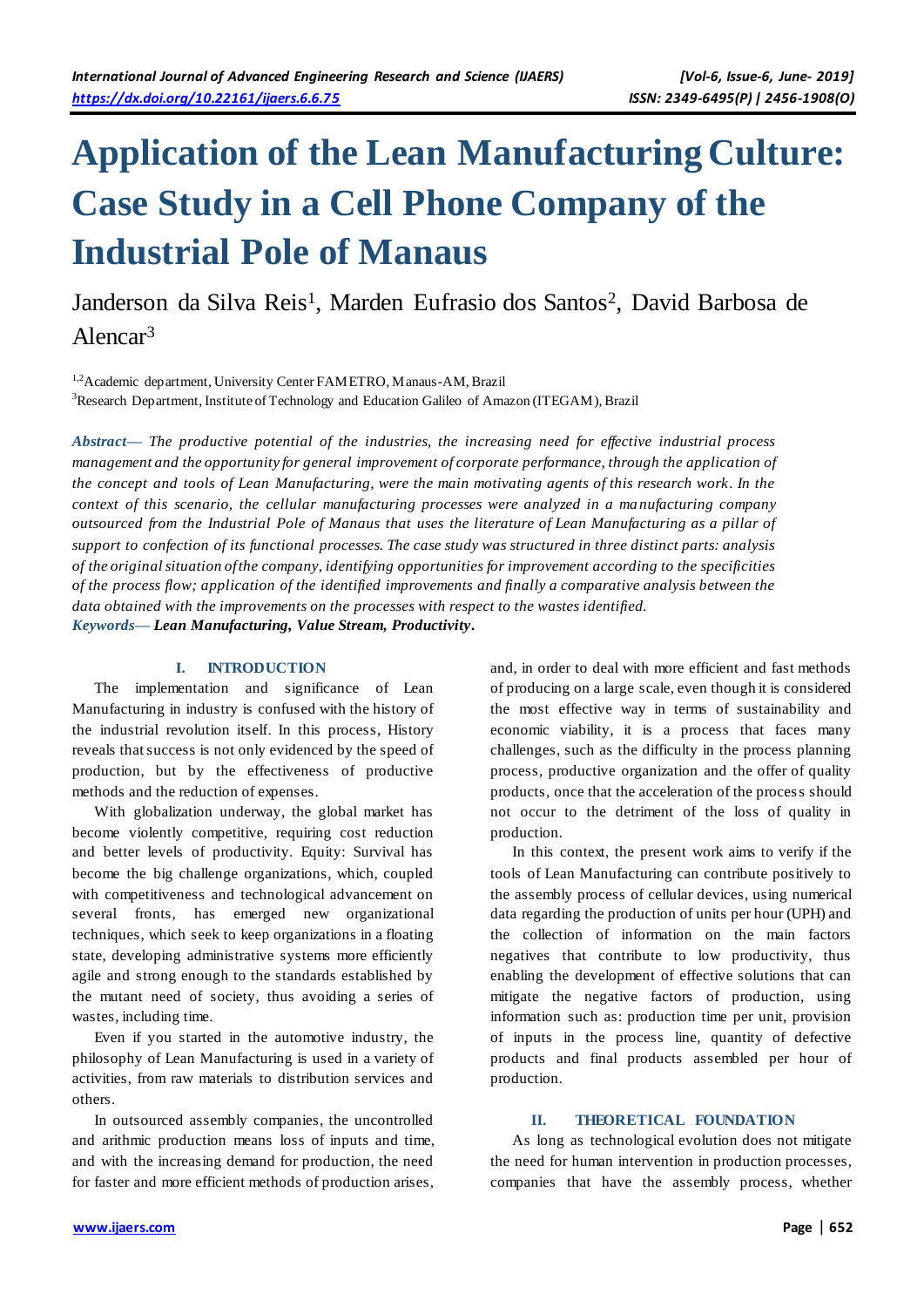outsourced or not, will have challenges of agility and quality in industrial production, whether linked to the layout of the production line , agility in the exchange of information between the line and the warehouse, where the speed of production and the quantity of pieces produced per hour is a reflection of the quality in the process flow, which potentiates the added value of the final product.

Outsourced assembly companies have a system where distinct brand products are manufactured in differentiated lines, which are operated by teams unique to that process. The interval between receipt of inputs, their layout in the available layout on the production line and the delivery of the final product generates a lead time, which, depending on the size, does not add value to the product and can generate losses to the company.

#### **2.1 Lean Manufacturing**

The Lean Production System is a set of actions that aims to increase the capacity to respond to changes and mitigate waste in the productive flow, creating a transformative management organization.

In his work [1], he postulates that this system has as principles: keeping the right items in the right places, right mind and the right quantity; create and nurture effective relationships within the Value Chain; working towards Continuous Improvement in search of quality in the first unit delivered.

Regarding the identification of waste, the key point is to reach a level where the production capacity is equal to the one requested by the final customer.

This means that in the companies there are human, material, technological process flows to produce exact quantity of the service or product that was requested, all with timely delivery of the final product [2].

When this balance between capacity and load does not occur, the synthesis of these occurrences is an impediment to the company, that is, it generates waste. Taiichi Ohno (1912-1997), Toyota executive and great critic of procedural waste - identified the seven types of production waste:

# **2.1.1 Excess production waste:**

Producing the unnecessary, taking time to prepare the necessary machinery, as well as the distances to be covered with the inputs, and the lack of coordination between different procedural sectors, inevitably leads to problems and constraints in the production process.

#### **2.1.2 Waiting waste:**

According to the Lean philosophy [3], the movement of machines is not mandatory at all times, but human productivity can not wait. The accumulation of inputs

caused by the lack of material flow management and the flow of information form queues that tend to overload the use of equipment. In this sense, the Lean reaffirms the management of this flow of materials with the objective of maintaining and enhancing the flow of human production.

# **2.1.3 Transport and handling waste:**

As indispensable activities for the production process, the flow of people and materials takes time, since the procedural limitations of production require a displacement perpendicular to the dimensions of the facilities, materials and stages of production. To reduce this movement to the maximum, either with procedural or physical changes in the installations is one of the points defended by the Lean philosophy [4].

# **2.1.4 Waste of the process itself:**

According to [5], the production process has steps that do not always add value to the final product. How, where and why to produce are important questions at the moment of procedural management. The Lean philosophy puts in question any process that can add cost and not values to production.

### **2.1.5 Unnecessary waste of work:**

In his work [5] he states that when a movement / process is very fast, slow or obsolete, there is no economy or a consistent approach to the processes, so if a company decides to automate such processes without the knowledge of the real needs of production, there is the risk of automating waste.

# **2.1.6 Waste of defective products:**

Defects imply directly the waste of materials, human production flow, use of equipment besides the unnecessary storage of these poorly used inputs, problems directly linked to quality. An innovative approach to the production process that minimizes the occurrence of defects makes it possible to remanue inspection processes [1].

# **2.1.7 Waste storage**

In its article [6] it points out "Towards Lean Product Lifecycle Management: the Framework for New Product Development", that the use of stocks in the traditional production aims to avoid productive arithmia, however this system hides quality problems by generating productive islands, the process flow, increases the occurrence of setup problems, besides causing an unnecessary occupation of the physical space that could be better used in the productive process, since there is bureaucratic and human displacement due to its existence.

# **2.2. Lean Manufacturing as Productive Philosophy**

The concept of Lean Manufacturing is based on the naming of waste and elements that do not add value in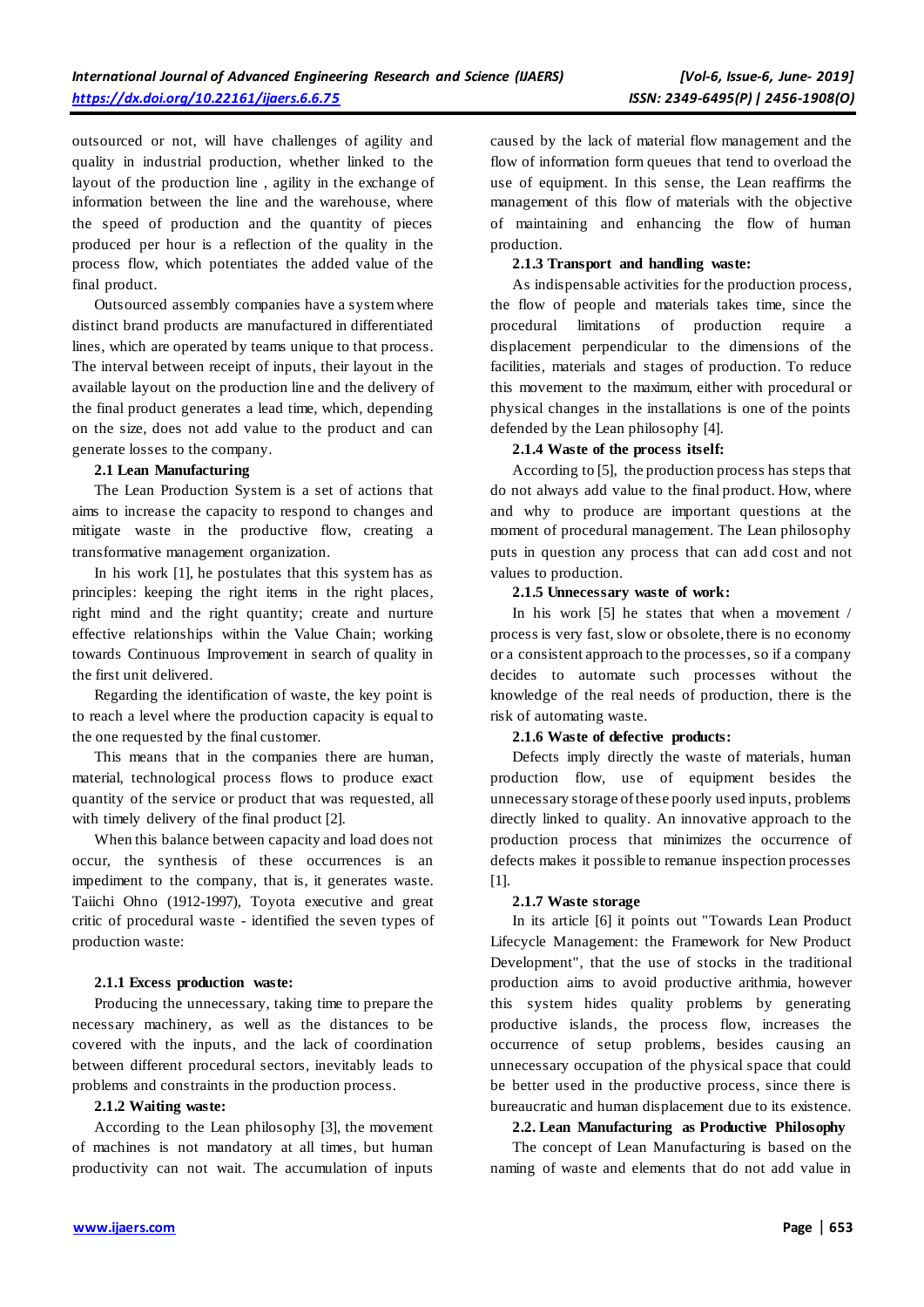order to reduce costs, producing defect-free goods in the shortest possible time using the least amount of equipment and labor, aiming at customer satisfaction and productivity. making it more competitive [7]. In general, the Lean system is defined as the western reading of the Japanese production model, especially the Toyota Production System (TPS).

The book "The Machine That Changed the World" by Womack (1990) popularized the Lean definition, which, in short, sought to explain the Lean system with the idea of using half human workflow, manufacturing space, investment in tools and in time in engineering, with the goal of producing a new product. As a philosophy, Lean is a specification mode that aims at enabling actions that add value while reducing costs, performing these activities uninterruptedly when they are requested and performing them every time more efficient.

In his work [8] the management literature suggests that contextual factors may present strong forces within organizations that inhibit implementations that seem technically rational. [9] addresses the benefits of lean manufacturing deployment. [10] It addresses how paradigms of lean thinking and agile manufacturing have been developed, which has been a tendency to visualize them in a progression and in isolation.

Womack analyzed the many faces of implementation and development of improvements and with the influence of the Toyota production system, identified the essential causes of these implementations, which became known as the five principles of the Lean philosophy, namely: specification of value, identification of value chain and value stream, leaving the aggregate value to the end customer, since the central objective of this philosophy is the continuous search for perfection.

# **III. TOOLS AND METHODS**

The company targeted for the installation of the project is located in the industrial pole of Manaus of the electronics industry. In order to preserve its identity and confidential data, the present work will be directed to it only as a company.

Born in the wave of outsourcing in the 1980s, she specialized in electronic components, manufacturing computers, telephones and medical equipment, as well as being responsible for the packaging and delivery of the products.

The company operates from Monday to Saturday, in three shifts of eight hours each, in addition to the business hours (financial and administrative sector) that runs from Monday to Friday. The focus of production at the Manaus

Industrial Complex is the cell phone and charger. The improvement will be applied in the cell phone line.

The first stage of assembly of the products begins in the main warehouse, where the pieces that are common to all the apparatuses like, for example, plates and structures of cellular phones used in any equipment are accumulated. From there, the products move on to the second phase.

Each brand then wins its production cell (independent units) and an exclusive team of assemblers, consisting on average of 75 people. With the flow of demand and the high complexity in materials management, the company presented a series of problems related to process management and mode of production, such as:

• Unbalanced and unbalanced production, with excessive idle time and focused operational wear.

• Loss of material from the ratio of raw material quality and asynchrony between demand and production in terms of quantity and time.

• Stock problems (warehouse): The company's warehouse had no defined pattern in relation to allocation, model identification or organization. In the case of a company that manufactures products of different brands in a product family, the differences between the models are minimal, differences that do not change its manufacturing process, but compromise its operation.

In order to understand the company's needs efficiently, quality management tools were used, including Value Stream Mapping (VSM), Ishikawa chart, Pareto chart, followed by the 5S implementation.

#### **3.1 VSM: Value Stream Mapping**

Value Stream Mapping (VSM) is a mechanism that can visually demonstrate the stages of material and information flows, while the product follows the flow of value, a helper in the perception of what value adds, from the supplier to the supplier. to the consumer. Thus, the mapping of the current state, the mapping of the future state and the mapping of what is objectified, if necessary, is developed.

This process consists in the identification of specific activities that happen during the flow of value, where value flow is the asynthesis of all the activities that happen from the request made by the customer to the delivery to the final consumer.

This is a process of understanding the production and illustration of a process map that will become the basis for Lean system deployment. In other words, represented in Figure 1, the VSM is a visual representation of the flow processes of the material and actual information synthesized into a set of key questions and with the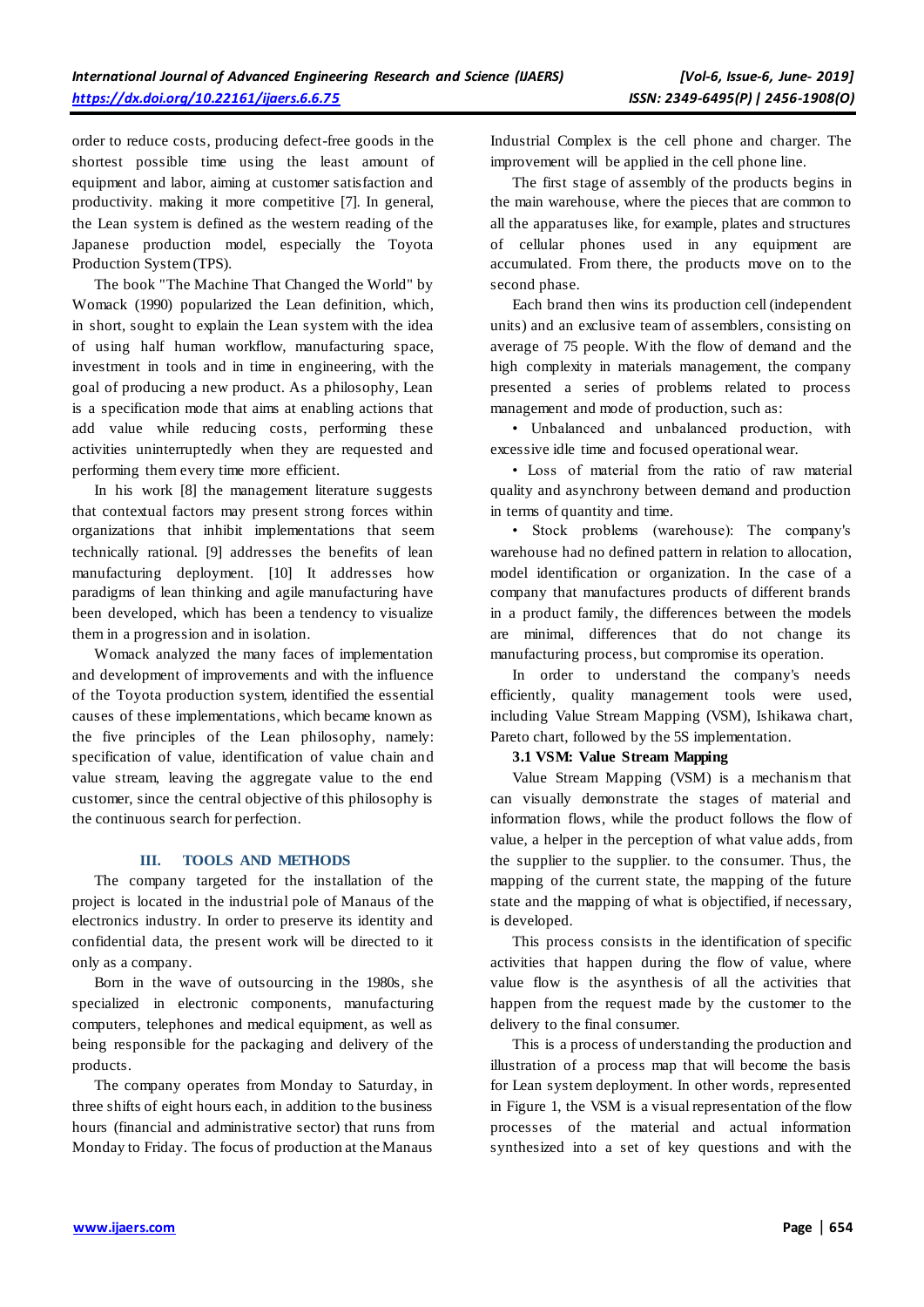development of a map of the desired future state of how the production should proceed.



*Fig. 1: Basic Mapping of Value Flow. Source: Adapted by the author*

# **3.2 Ishikawa**

The Ishikawa Diagram is a tool that enhances the graphic quality used to manage the various processes, allowing the hierarchical structuring of the motivations of a given problem and was developed with the purpose of providing a graphic view of the various causes that affect the procedural flow, by classification and relation of causes.

Besides that, it also allows the structuring of systems that need a response in a graphical and synthetic way, thus providing a detailed and holistic view on the subject studied.



*Fig. 2: Ishikawa Diagram*

As can be observed in Figure 2, it is structurally composed of: head, which corresponds to the problem to be studied; scales, which correspond to the factors influencing the problem, including the subcauses, consequences and the steps to be taken for resolution. Its construction takes into account factors such as: the problem to be analyzed, possible causes for occurrence, structuring them to the left of the central problem.

**3.3 Pareto Diagram**

Pareto Analysis distributes a large problem in small proportions easier to solve, allowing projects to be prioritized and more concrete and tangible goals set.

The Pareto Diagram divides the problems into two classes: Few Vital and Many Trivia. So, it means to say that a problem has several causes, but only a few have a great impact or great loss.

It can be observed in Figure 3, the Pareto Diagram consists of vertical bars that represent the causes of a given problem, ordered in descending order of incidence, in addition to a line of cumulative percentages that show the causes of greater impact.



#### **3.4 Tool 5'S**

5's is a widely used tool in the implementation of the Lean concept and its main objectives are to improve the quality of products, work environment and customer service, the quality of life of employees and maximize the use of available resources, reducing waste and taking advantage of to maximize physical space, in addition to reducing and preventing accidents, improving human relations and increasing employee self-esteem.

The 5S acronym was originated from Japanese words beginning with the letter S: Seiri (Sense of Use), Seiton (Organization Sense), Seiso (Sense of Cleanliness), Seiketsu (Sense of Health and Hygiene) and Shitsuke (Sense of Discipline ).

Among them, the concepts of Organization and Cleanliness are fundamental to the process of implementation of the concept of Lean production, because only in this way will it be possible to clear clear problems, satisfactory control of waste products, besides the gain of productive reliability, which comes to produce control and gain the quality of production by increasing the quality of the processes and the working conditions in which the employees will be inserted.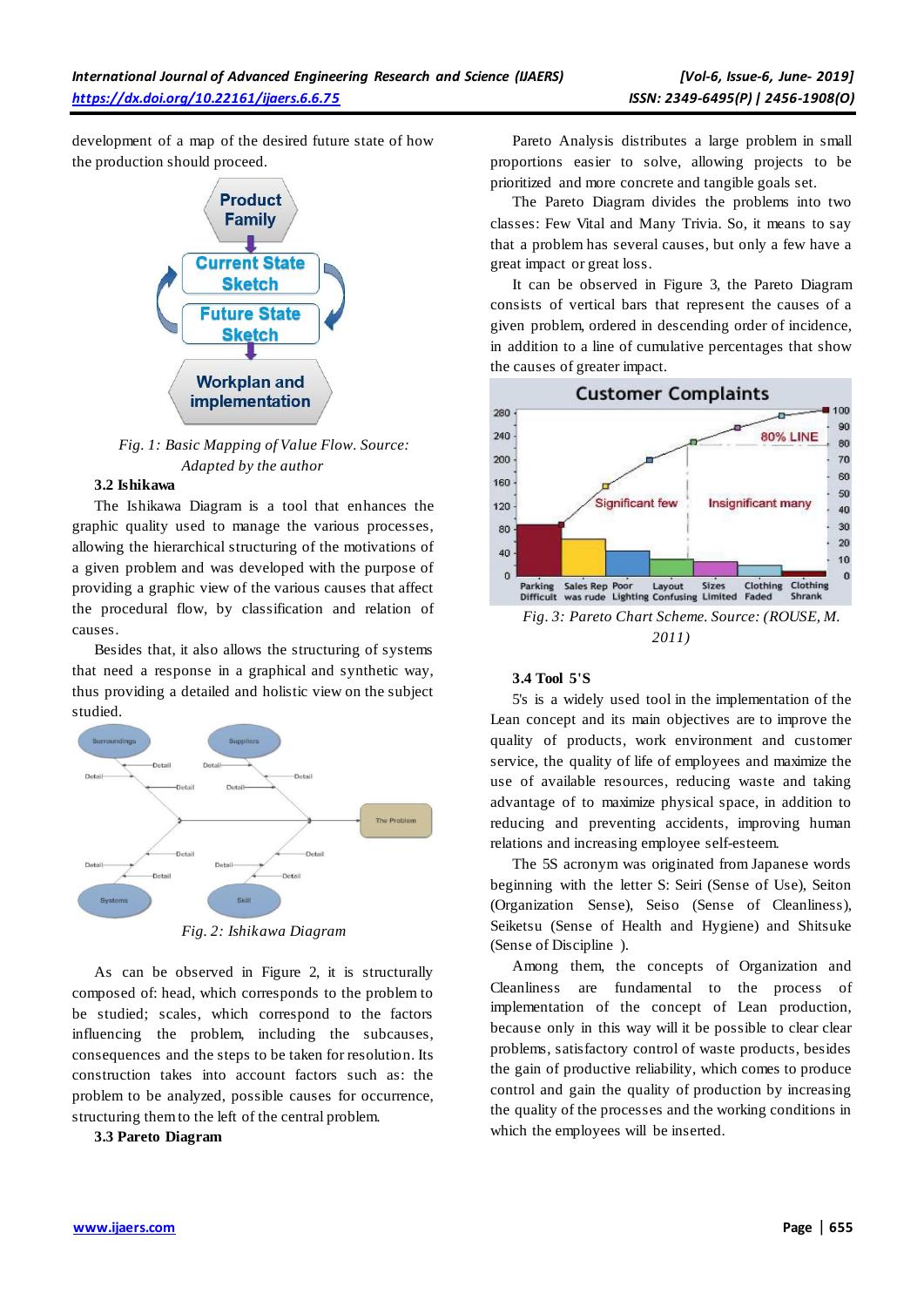# **IV. LEAN MANUFACTURING IMPLEMENTATION**

The implementation of the project was initiated through a technical analysis in the cellular line with the purpose of knowing the process and collecting the necessary data for conclusion of the study. With this purpose were used as sources of information: the records, Kaizen event and direct observation in the production line where the cell line needed to produce 340 cell phone per hour to meet the customer and the current hour production was in 289 cell. .

After a first low productivity analysis, the company team was assembled to outline the nature and dimensions of the causes of the problem, in this case the low productivity in the cell phone line.

A Kaizen event was held to better understand the production flow and identify opportunities for improvement, minimizing waste and gaining productivity. A questionnaire was also distributed to operators where they could expose their greatest difficulties.

On the second day, based on information obtained locally, the graphical versions of the Value Stream, Ishikawa Diagram were constructed, where the causes of the production problem were instated and the Pareto Diagram was constructed, where all negative points and difficulties encountered by presenting the current state.

#### **4.1 Analysis of the data**

Analyzes of the implementation data were performed, which will be presented below, in the topics VSM analysis, application of Ishikawa, use of data in Pareto diagram, implementation planning and execution.

# **4.1.1 VSM Analysis**

Based on the technical analysis a map was developed of the value stream of the cell line and the following information was verified: There are eight workstations in the process called the bottom phase (where all the components of the bottom of the circuit board are assembled printed) and according to the flow of this process it was identified that in the first station there was excess of stopped material to enter the line.

In the process called top phase (where all the components of the printed circuit board are assembled, with 10 workstations), it was identified in the first position that there was an excess of material stopped, and that in the last station the excess of material was much larger, causing the whole line to stop.

In this position the machine responsible for cutting the boards (Router machine), was intermittent stop with several false failures, the operator was busy with activities, there was no standardization of work, the layout was not adequate, there was no maintenance plan

for the equipment. In Figure 4, the construction of the VSM is presented.

| <b>NUP</b><br>$\frac{d\mathbf{r}}{d\mathbf{r}}$<br><b>All description of the second of the second second second second second second second second second second second second second second second second second second second second second second second second second second se</b><br>me -<br><b>All Cardio</b><br>22                          | 0.3777                                                                                       |
|-----------------------------------------------------------------------------------------------------------------------------------------------------------------------------------------------------------------------------------------------------------------------------------------------------------------------------------------------------|----------------------------------------------------------------------------------------------|
| $\mathbb{E}[\mathbb{E}[\infty] \rightarrow \mathbb{E}[\infty]$ as $\mathbb{E}[\infty] \rightarrow \mathbb{E}[\infty]$                                                                                                                                                                                                                               | m                                                                                            |
| $\begin{picture}(130,10) \put(0,0){\line(1,0){10}} \put(15,0){\line(1,0){10}} \put(15,0){\line(1,0){10}} \put(15,0){\line(1,0){10}} \put(15,0){\line(1,0){10}} \put(15,0){\line(1,0){10}} \put(15,0){\line(1,0){10}} \put(15,0){\line(1,0){10}} \put(15,0){\line(1,0){10}} \put(15,0){\line(1,0){10}} \put(15,0){\line(1,0){10}} \put(15,0){\line($ |                                                                                              |
| ES ( Last Time Land B.T.<br>$\rightarrow$<br>Toral Territori Core - NGC/L                                                                                                                                                                                                                                                                           | <b>JIM O.H.</b><br><b>Thursday South of EAST Press</b><br>TANY - 10 Shar<br><b>WITH DN W</b> |

*Fig. 4: Development of VSM*

In the next process, where the assembly was done, there was a lot of excess material stopped in the process.

# **4.1.2 Application of Ishikawa**

After analyzing the value flow, a Pareto diagram was constructed with the causes of low productivity in the cell line. Among the causes identified were:

• High temperature: The production area was in an environment that presented excess heat causing fatigue to employees, stopping machines for false failures.

• Operator without training: There was no standard operation or standardization documents were not in line with the reality of the process, causing meontage delay, assembly defect or even parts scrap.

• Incorrect Flow: There was no clarity in the flow of this process.

• Failures in the AOI: SMD component inspection machine responsible for identifying if there was a wrong assembly, for example, if the resistor was not mounted in the capacitor position, if the components were correctly assembled without displacements, it had excessive faults.

• Test Failure: Responsible testing to check the circuitry of the phone's circuit board was exhibiting false failures from the external heat of the environment.

• Router: Router machine responsible for separating the cell phone boards from the matrix through cuts according to program that model asked was presented exose from false failures, machine was breaking frequently.

• Output of botton pieces: Production of the bottom phase was not attending the top phase.



*Fig. 5: Ishikawa diagram with visualization of causes*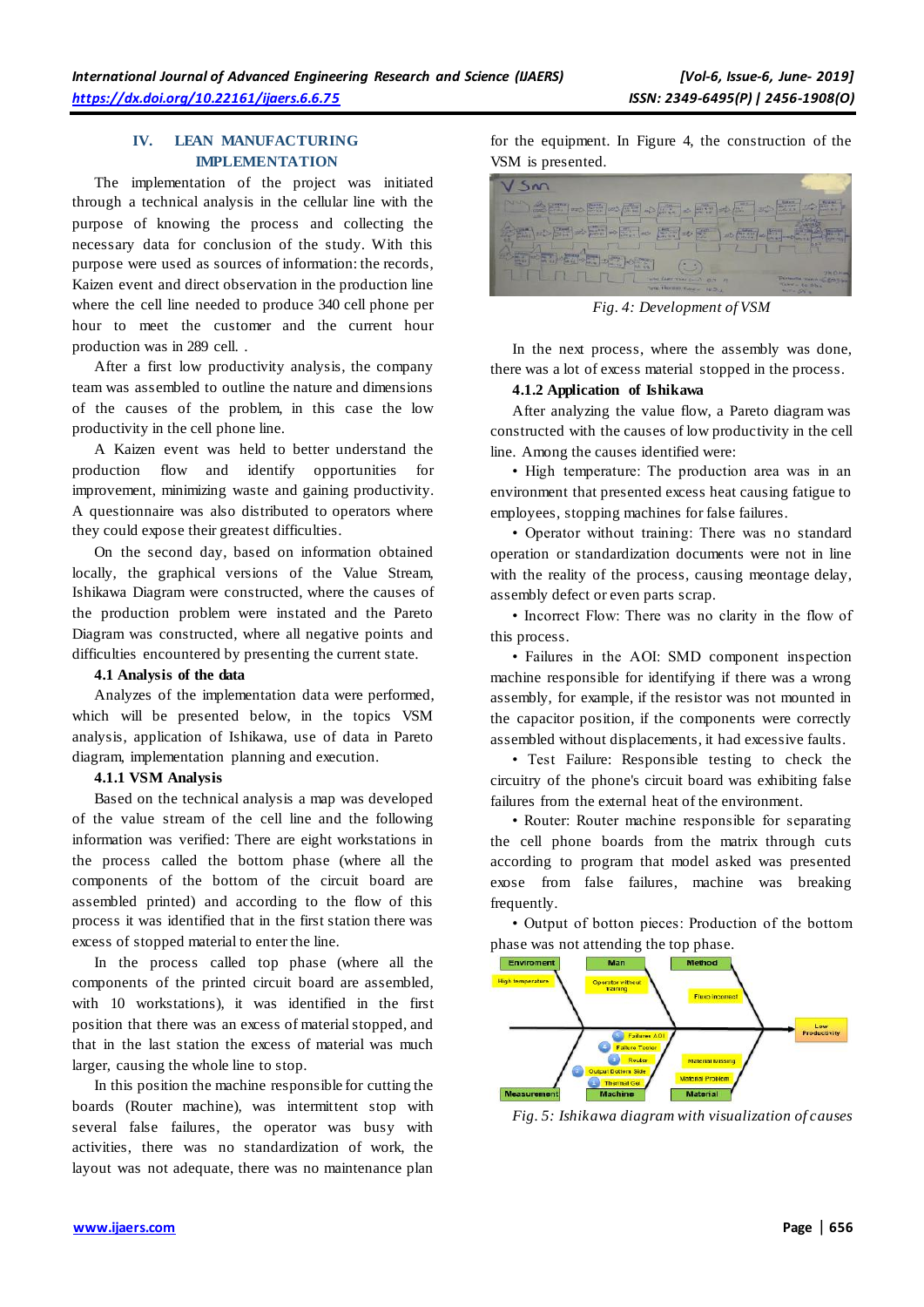• Thermal gel: Process of applying the thermal gel on the cell plates was causing excess defects, machine was intermittent failure.

• Loss of Material: Material misallocated, were not obeying the fifo (first that enters is the first one that leaves).

• Material Problems: Material delivered by the external supplier was presented with many defects.

#### **4.1.3 Using the Data in a Pareto Diagram**

After analyzing the Ishikawa plot, we extracted the information from the Pareto process, where it was possible to identify the main villains that were directly impacting the low productivity of the cell line, confining past insfomings of the responsible areas such as quality, productivity, pcp.

As shown in Figure 6, each problem was analyzed and each team member was responsible for each action to be taken to solve each identified problem.



*Fig. 6:* Pareto diagram with data obtained

The main villains shown in the pareto were: Frequent breaking machine, where the application method was not meeting the quality plan; layout was not clear; process of the bottom production phase was not meeting the top production process due to a series of defects in the process and machine stops; router machine breaking frequently, there was no claresa in the operation execution process, excessive false faults due warm environment; testing machine were with excessive false failures due to warm environment, there was clarity in the process of the operating method of work.

In addition, the component inspection machine on the printed circuit board AOI was exhibiting false failures, many machine breakdowns; NXT machine responsible in the icersion of compontes in printed circuit board was with posing false faults, stopping for lack of compentes, warm environment; material from the external customer.

4.2 Implementation Planning

The cell line was with low productivity, as can be seen in Figure 7, which was marking the production of 2268 cell phones per day, while the amount requested in the customer order would be 2720 cell phones per day.





To achieve this goal in the three shifts, each shift would have to produce 340 cell phones per hour. With the presentation of the procedural problems in the analysis phase, some possible changes in the cellular line were visualized without the need for large investments, reaching the goal of the production value requested by the customer.

# **4.2 Execution**

It was found that the test coverage device Jig did not close properly because the pin was worn causing intermittent failures causing downtime and productivity delays. Figure 8, After analysis in the process with the team involved, a pin with a larger thickness was used together with the moonshine section to lock the top of the cellular apparatus, after this adaptation the freeness problems were eliminated.



*Fig. 8: Pin Lock*

Piece of kapton tape from the components below, causing the test to fail. This problem was occurring frequently, and whenever the tests began to fail, the technician was required to stop the process for repairing the tests once the tests were filled with tape attached to the test needles.

During the analysis, it was defined that the employee who received the plates of the post-refueling process made the removal of the tape that was fixed between the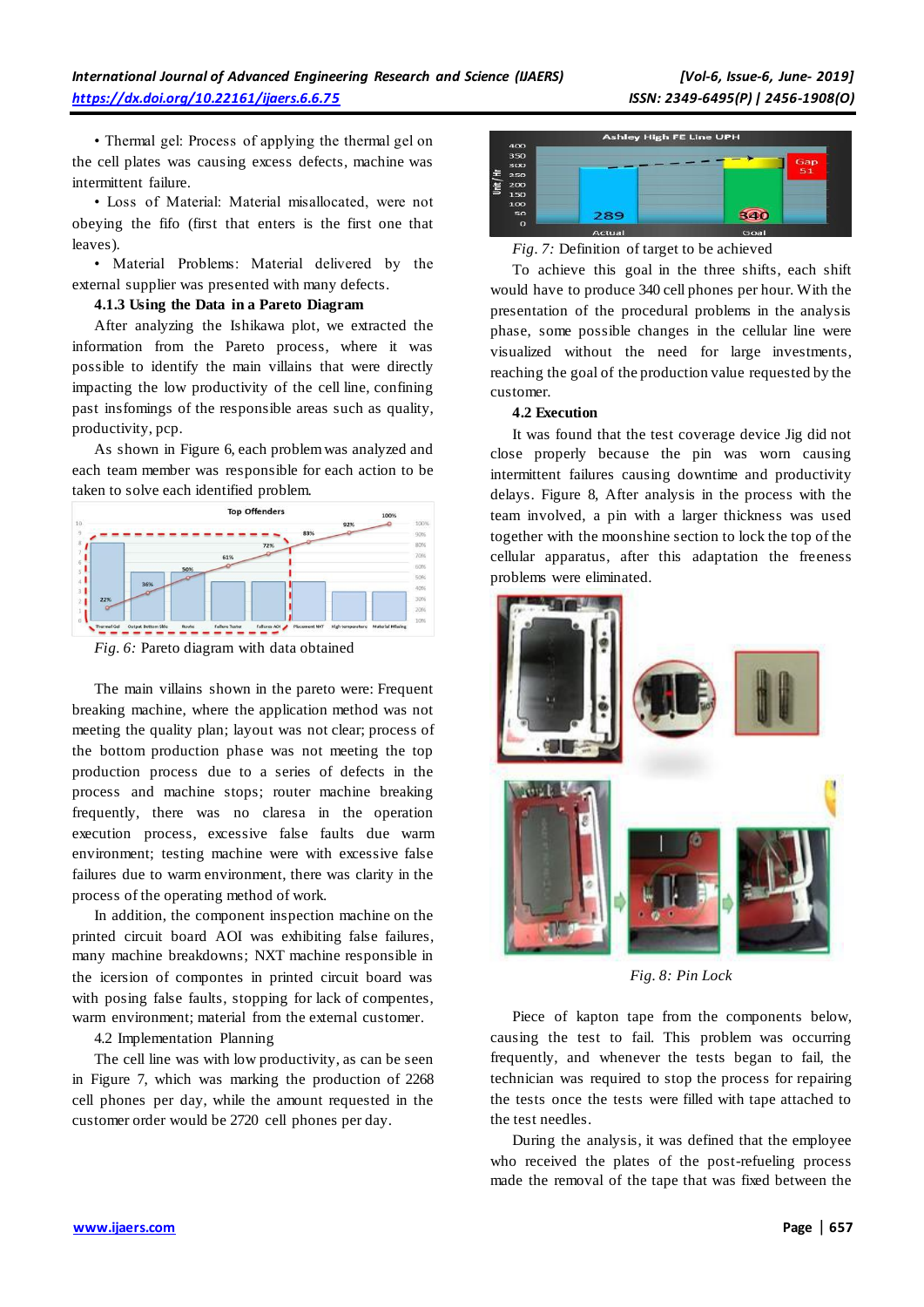pallet and the plate of the cellular and defined maintenance plan of the palles through a control of maintenance shown in Figure 9. After the actions taken the intermittent problem that there was in the process was solved.



*Fig. 9: Maintenance of the yards*

Disorganized visual inspection station. The activities carried out by the collaborator were not clear, on the bench there were many materials that were not being used, there was excess of movement in the accomplishment of the activities. A 5S was defined in the area of visual inspection so that after the end, the activities carried out by the collaborator of this post were organized, improving the egonomic part and gain in the execution time of their activities, shown in Figure 10.



*Fig. 10: Organization of 5s*

There was no visual management to inform operators of quality and productivity indicators, so the process developers did not know how their production goals were and how quality of hour-and-hour production was.

Once this need was identified, a visual management framework was developed and each strategic point of the mobile phone line was installed so that all of that process had the goal information, hours produced and the number of defects in the line. This idea of implantation of visual management, Figure 11, made the actions to be taken in the process were more agile and effective.



*Fig. 11: Visual management information frame*

In the process of applying plate likes there was no weighing control, this lack of weighing control was causing defects. These defects were identified in the tests where the plates were failing because the amount of material applied on the plate was not as defined by the quality. In order to solve this problem, we used a feature that we already had in mind, but the only idea was to introduce this line, which was a device, shown in Figure 12, to warn the employee to check weighing after 12 plate pallets made in your process.



*Fig. 12: Plate pallets*

In the reflow phase in the welding furnace, which consisted in the solderability of the SMD components of the board, we were having solder defects. Adjustments were made in the weld profile and enabled the nitrogen a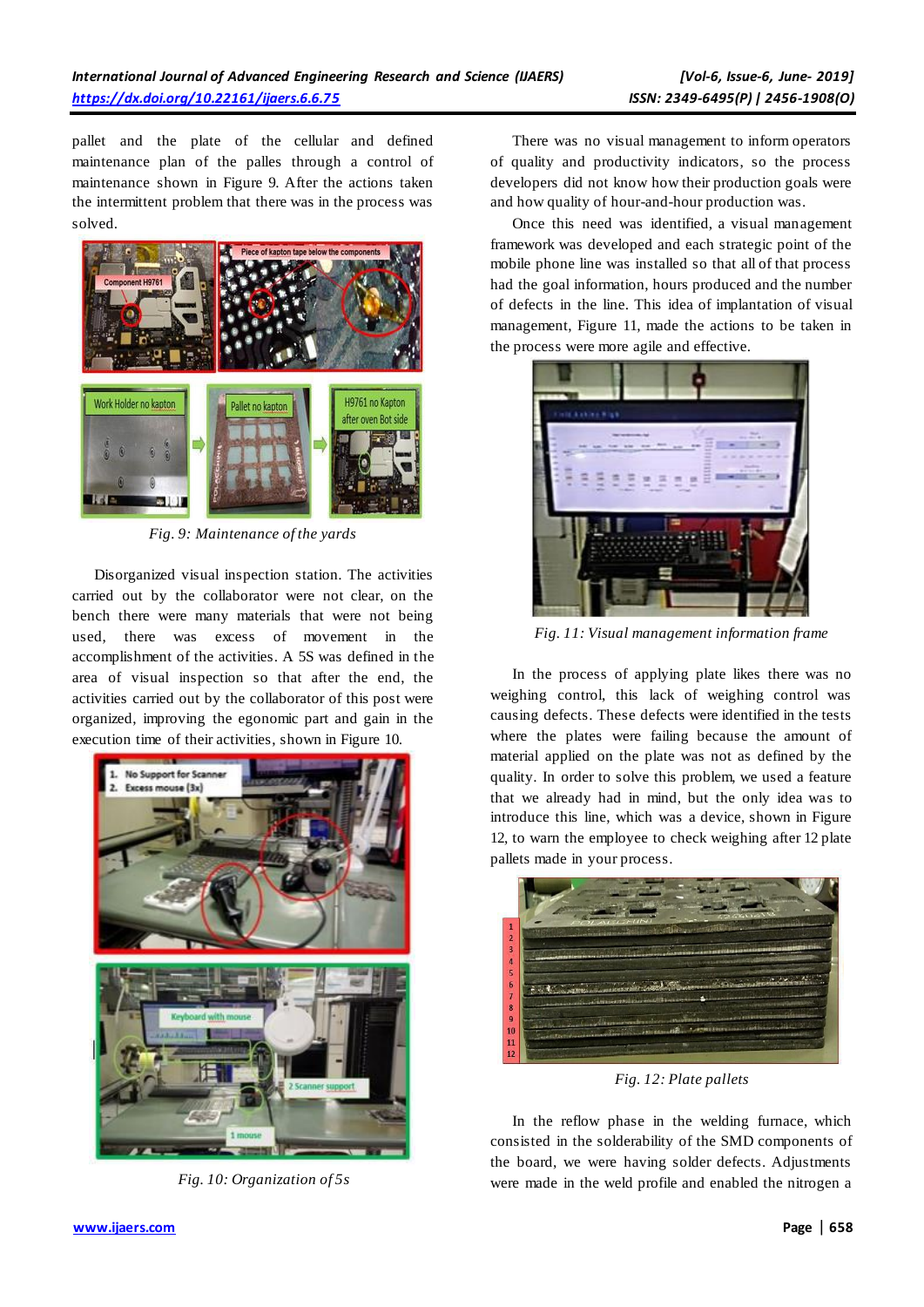feature that the reflow oven machine has. After the improvement actions in the reflow oven process, the welding failure in the plate components in the process is over.

In the post-furnace reheat phase, the plates were coming off with an excessive temperature causing false failures in the tests. After analysis with the team, it was adapted blowers / fans in magazines where the plates passed out of the furnace straight to the magazzine responsible for cooling the plates. This idea not only solved the false failures in the tests but also improved the activity of the operator receiving these plates from the reflow oven.

In the test benches there was no control of pattern of faulted plaques. This form of work was generating bench reprocessing because there was no set location for the tested boards and boards that were missing to test. The solution to this problem was to make a new layout, shown in figure 13, where the dots were identified to avoid retesting.



*Fig. 13: New Layout*

In the process of separation of the cellular plates carried out by the router machine through cuts, there were two operators where each one carried out its activities. After the re-layout improvements, shown in Figure 14, adapted in the process, it was possible to eliminate one station from that machine and relocate the operator to another activity in the factory, thus reducing a quand we had in the three shifts in the cell line of 78 employees for 75 employees. This change in productivity did not affect productivity.



*Fig. 14: before and after the implementation of the new layout*

All stages of lean manufacturing implementation were performed.

#### **V. RESULTS AND DISCUSSIONS**

After all the actions performed and follow-up in the process of the implementation week, the application of the Lean and with the use of the help tools was obtained a significant improvement in the productivity of the company, as shown in figure 14. During the first two days, improvements were implemented gradually, it was verified that the productivity was still below the expected, already after the following days, the results of the implementation were achieved with good results.

| CTOs: |                       | <b>Measurement</b> |                 |     |     | <b>Target</b> | Kaizen Week<br>Start Target languat Day 1 Day 2 Day 2 Day 3 Day 5 Day 1 Day 2 Day 2 Day 3 Day 4 Day 5 Result Implant |  |  |  | Kaizen rieek |  |  |  |  | Actual |     |     |
|-------|-----------------------|--------------------|-----------------|-----|-----|---------------|----------------------------------------------------------------------------------------------------------------------|--|--|--|--------------|--|--|--|--|--------|-----|-----|
|       |                       | <b>Hold</b>        | <b>Criteria</b> |     |     |               |                                                                                                                      |  |  |  |              |  |  |  |  |        |     |     |
| p     | 1- PCBA Productiv UPH | unit               | Hr              | 289 | 340 |               | 18 243 303 346 353 344                                                                                               |  |  |  |              |  |  |  |  |        | 344 | 108 |
|       | 2-FPY                 | %                  | Day             | 96  | 98  |               | 2 98.45 98.2 98.31 98.2 97.98                                                                                        |  |  |  |              |  |  |  |  |        |     | 99  |
|       | 3-DL                  | person             | Person          | 78  | 75  |               | 4 75 75 75 75                                                                                                        |  |  |  |              |  |  |  |  |        |     |     |

*Fig. 15: Productivity results during deployment week*

However, from the implementations and structural modifications, in this case (in particular) the layout of the production line, were definitive factors for the agility of response to occurrences within the sector, shown in figure 16.